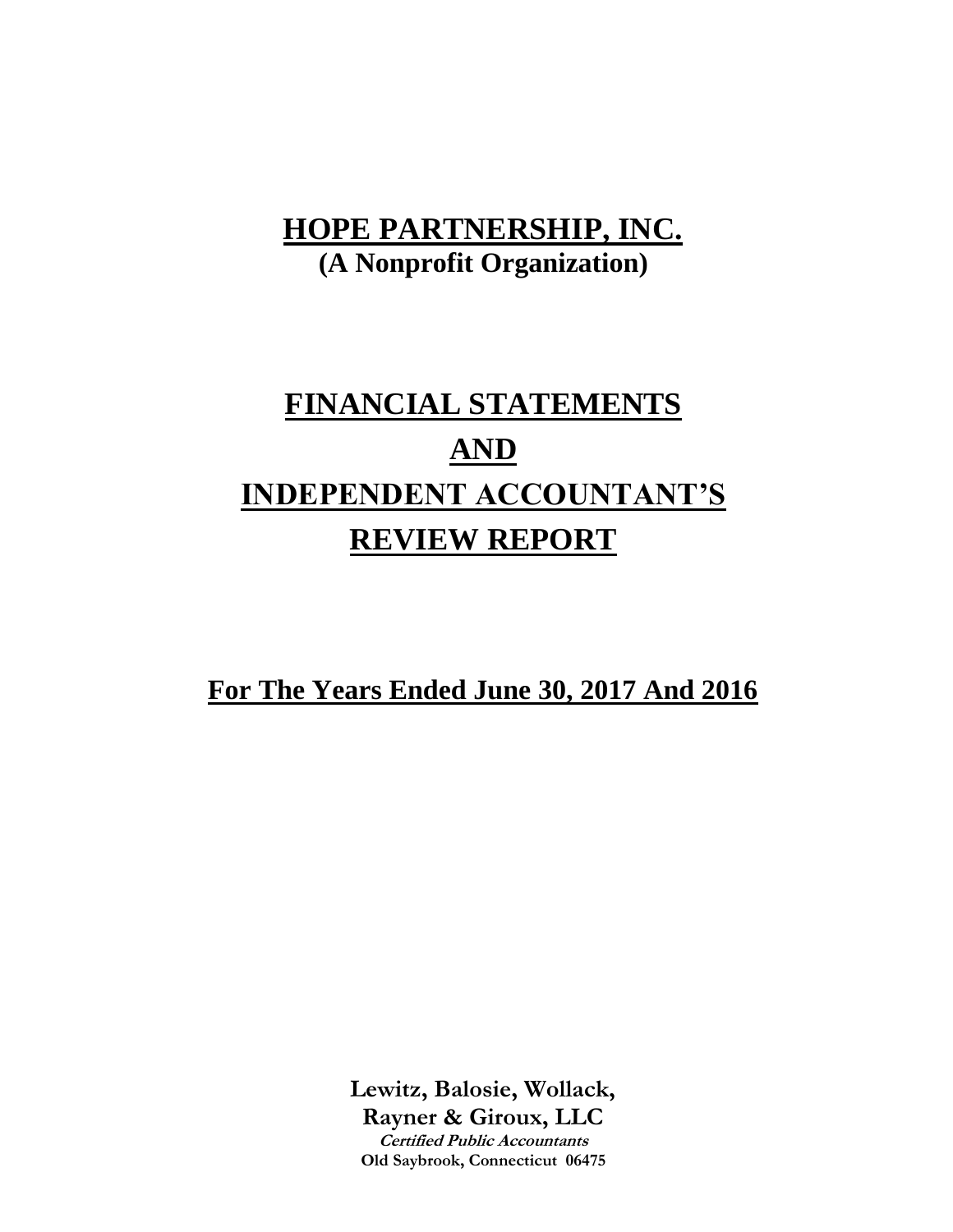### **For The Years Ended June 30, 2017 And 2016**

### **TABLE OF CONTENTS**

#### **Page**

| <b>INDEPENDENT ACCOUNTANT'S REVIEW</b> |  |  |
|----------------------------------------|--|--|
|                                        |  |  |

#### **FINANCIAL STATEMENTS**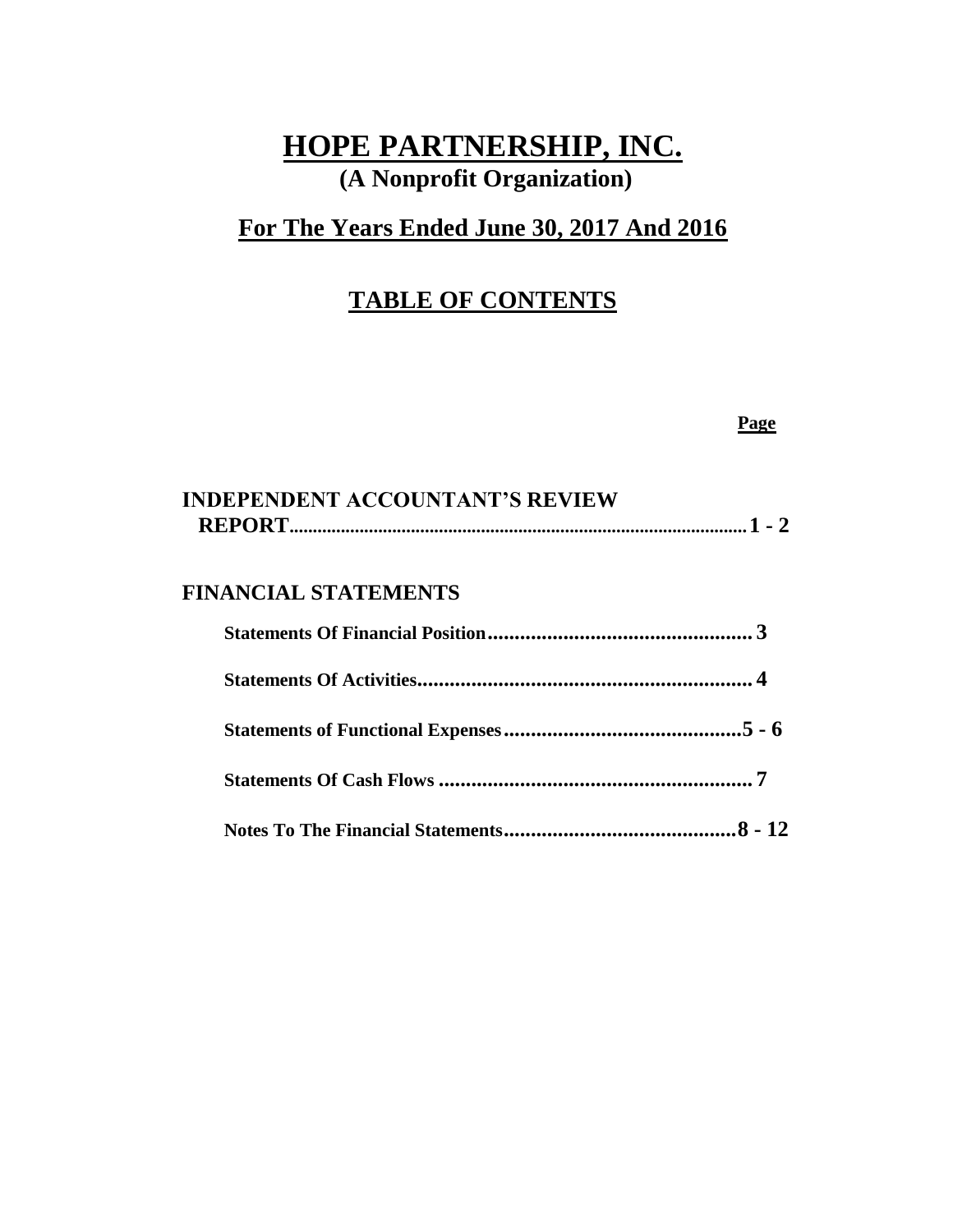Lewitz, Balosie, Wollack, Rayner & Giroux, LLC

Certified Public Accountants

36 Elm Street • P.O. Box 610 • Old Saybrook, CT 06475 860-388-4451 • (f) 860-388-0488

Andrew E. Balosie, Jr., CPA Joseph J. Wollack, CPA James A. Rayner, CPA Dennis M. Giroux. CPA

#### **INDEPENDENT ACCOUNTANT'S REVIEW REPORT**

To the Board of Directors of Hope Partnership, Inc. Old Saybrook, CT 06475

We have reviewed the accompanying financial statements of Hope Partnership, Inc. (a nonprofit organization), which comprise the statements of financial position as of June 30, 2017 and 2016, and the related statements of activities, functional expenses and cash flows for the years then ended, and the related notes to the financial statements. A review includes primarily applying analytical procedures to management's financial data and making inquiries of management. A review is substantially less in scope than an audit, the objective of which is the expression of an opinion regarding the financial statements as a whole. Accordingly, we do not express such an opinion.

#### **Management's Responsibility for the Financial Statements**

Management is responsible for the preparation and fair presentation of these financial statements in accordance with accounting principles generally accepted in the United States of America; this includes the design, implementation, and maintenance of internal control relevant to the preparation and fair presentation of financial statements that are free from material misstatement whether due to fraud or error.

#### **Accountant's Responsibility**

Our responsibility is to conduct the review engagement in accordance with Statements on Standards for Accounting and Review Services promulgated by the Accounting and Review Services Committee of the AICPA. Those standards require us to perform procedures to obtain limited assurance as a basis for reporting whether we are aware of any material modifications that should be made to the financial statements for them to be in accordance with accounting principles generally accepted in the United States of America. We believe that the results of our procedures provide a reasonable basis for our conclusion.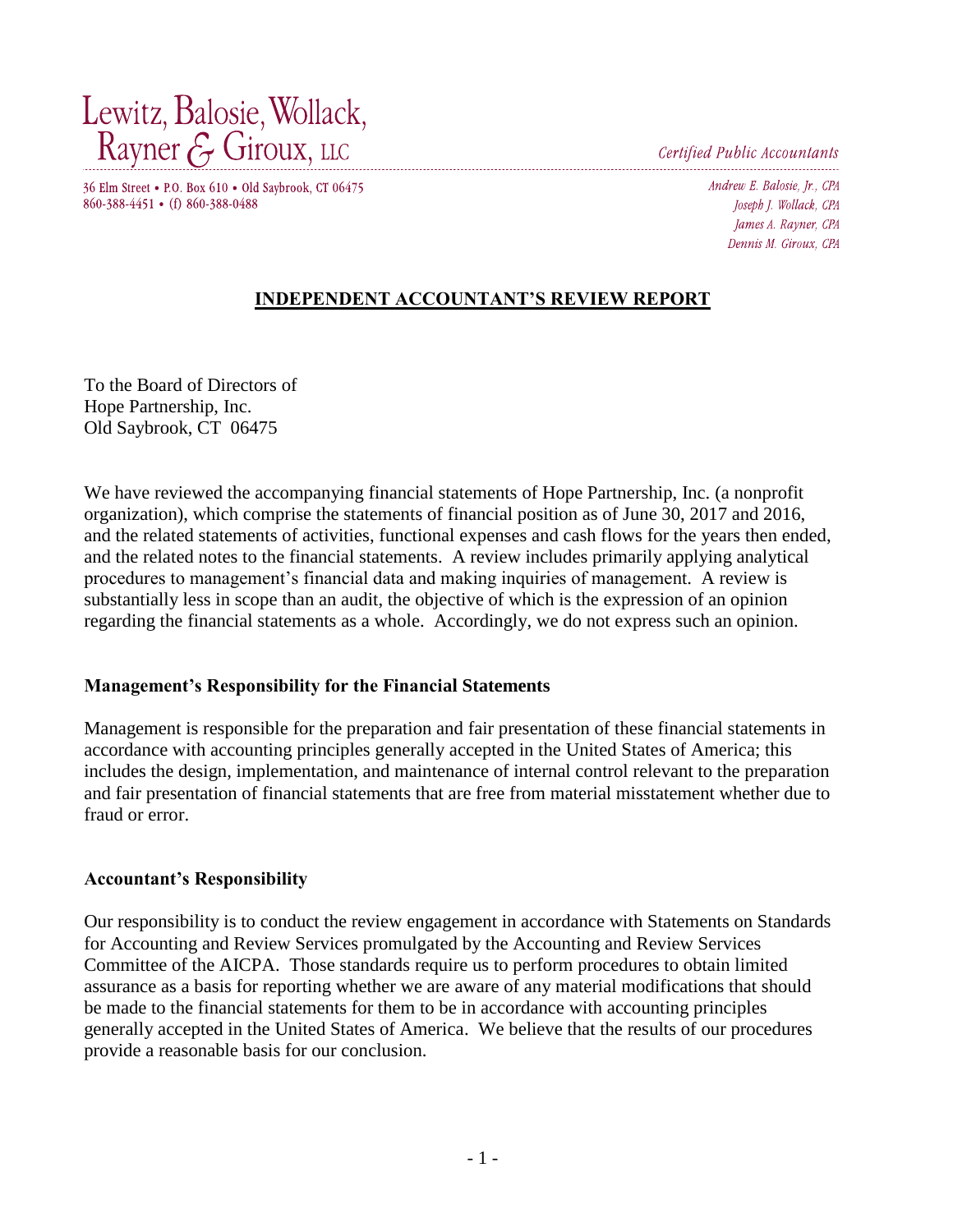#### **Accountant's Conclusion**

Based on our review, we are not aware of any material modifications that should be made to the accompanying financial statements in order for them to be in accordance with accounting principles generally accepted in the United States of America.

Servit, Balonie, Wollach, Ryon & Linoux

January 19, 2018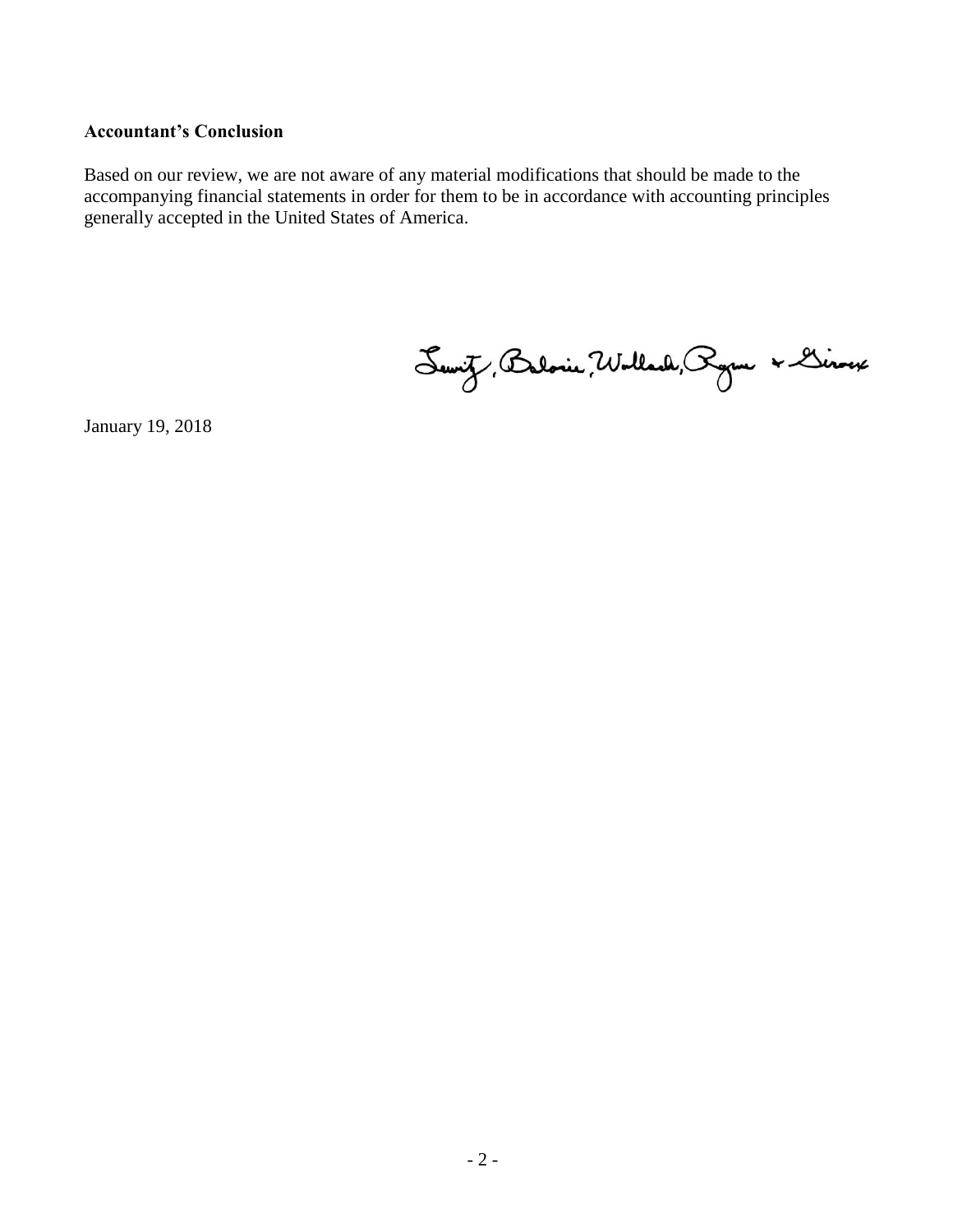**(A Nonprofit Organization)**

### **Statements Of Financial Position**

|                                         | June 30,                          |              |  |
|-----------------------------------------|-----------------------------------|--------------|--|
|                                         | 2017                              | 2016         |  |
| <b>Current Assets</b>                   |                                   |              |  |
| <b>Cash And Cash Equivalents</b>        | \$74,458.18                       | \$125,462.46 |  |
| <b>Unconditional Promises To Give</b>   | 34,875.00                         | 37,225.00    |  |
| <b>Total Current Assets</b>             | 109,333.18                        | \$162,687.46 |  |
| <b>Furnishings And Equipment</b>        |                                   |              |  |
| Cost                                    | 7,867.48                          | 7,207.50     |  |
| Less: Accumulated Depreciation          | 7,083.00                          | 6,206.00     |  |
| <b>Net Book Value</b>                   | 784.48                            | 1,001.50     |  |
| <b>Other Assets</b>                     |                                   |              |  |
| Land                                    | 60,000.00                         | 60,000.00    |  |
| <b>Pre-Development Costs</b>            | 31,631.00                         |              |  |
| <b>Security Deposit</b>                 | 1,050.00                          | 1,050.00     |  |
| <b>Total Other Assets</b>               | 92,681.00                         | 61,050.00    |  |
| <b>TOTAL ASSETS</b>                     | \$202,798.66                      | \$224,738.96 |  |
|                                         | <b>LIABILITIES AND NET ASSETS</b> |              |  |
| <b>Current Liabilities</b>              |                                   |              |  |
| <b>Accounts Payable</b>                 | $\mathcal{S}$                     | 1,327.01     |  |
| <b>Accrued Expenses</b>                 | 2,560.65                          | 1,748.47     |  |
| <b>Security Deposits</b>                |                                   | 500.00       |  |
| <b>Total Current Liabilities</b>        | 2,560.65                          | 3,575.48     |  |
| <b>Net Assets</b>                       |                                   |              |  |
| Unrestricted                            | 123,373.48                        | 109,343.48   |  |
| <b>Unrestricted - Board Designated</b>  | 20,249.53                         | 27,320.00    |  |
| <b>Temporarily Restricted</b>           | 56,615.00                         | 84,500.00    |  |
| <b>Total Net Assets</b>                 | 200,238.01                        | 221,163.48   |  |
| <b>TOTAL LIABILITIES AND NET ASSETS</b> | \$202,798.66                      | \$224,738.96 |  |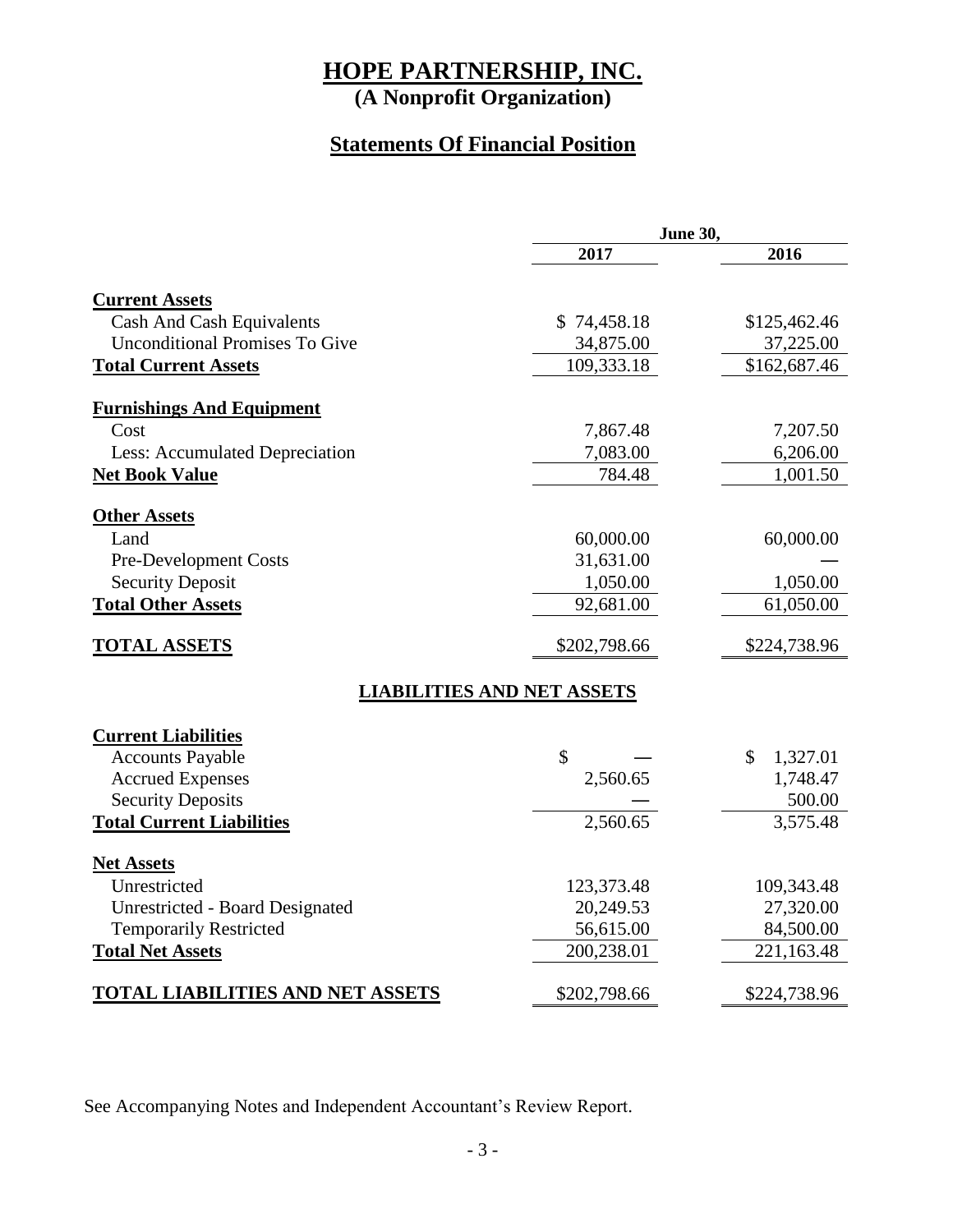**(A Nonprofit Organization)**

### **Statements Of Activities**

|                                                       | For The Years Ended June 30, |              |  |
|-------------------------------------------------------|------------------------------|--------------|--|
|                                                       | 2017                         | 2016         |  |
| <b>Unrestricted Net Assets</b>                        |                              |              |  |
| <b>Revenue And Support</b>                            |                              |              |  |
| <b>Contributions And Grants</b>                       | \$36,650.22                  | \$16,084.73  |  |
| Rental Income                                         | 1,440.00                     | 1,440.00     |  |
| Special Events - Net                                  | 20,916.10                    | 16,420.46    |  |
| Loss on Building Sale                                 |                              | (10,929.99)  |  |
| <b>Total Revenue And Support</b>                      | 59,006.32                    | 23,015.20    |  |
| <b>Net Assets Released From Restrictions</b>          | 55,385.00                    | 30,900.00    |  |
| <b>Total Unrestricted Revenue And Support And</b>     |                              |              |  |
| <b>Net Assets Released From Restrictions</b>          | 114,391.32                   | 53,915.20    |  |
| <b>Expenses</b>                                       |                              |              |  |
| <b>Program Services</b>                               | 68,458.07                    | 45,581.91    |  |
| <b>Management And General</b>                         | 21,882.96                    | 37,378.69    |  |
| Fundraising                                           | 17,090.76                    | 16,225.53    |  |
| <b>Total Expenses</b>                                 | 107,431.79                   | 99,186.13    |  |
| <b>Increase (Decrease) In Unrestricted Net Assets</b> | 6,959.53                     | (45,270.93)  |  |
| <b>Changes In Temporarily Restricted Net Assets</b>   |                              |              |  |
| <b>Grants Received</b>                                | 27,500.00                    | 29,500.00    |  |
| Net Assets Released From Restrictions -               |                              |              |  |
| <b>Restrictions Satisfied By Payments</b>             | (55,385.00)                  | (30,900.00)  |  |
| <b>Increase (Decrease) In Temporarily Restricted</b>  |                              |              |  |
| <b>Net Assets</b>                                     | (27,885.00)                  | (1,400.00)   |  |
| <b>Increase (Decrease) In Net Assets</b>              | (20, 925.47)                 | (46,670.93)  |  |
| <b>Net Assets At Beginning Of Year</b>                | 221,163.48                   | 267,834.41   |  |
| <b>Net Assets At End Of Year</b>                      | \$200,238.01                 | \$221,163.48 |  |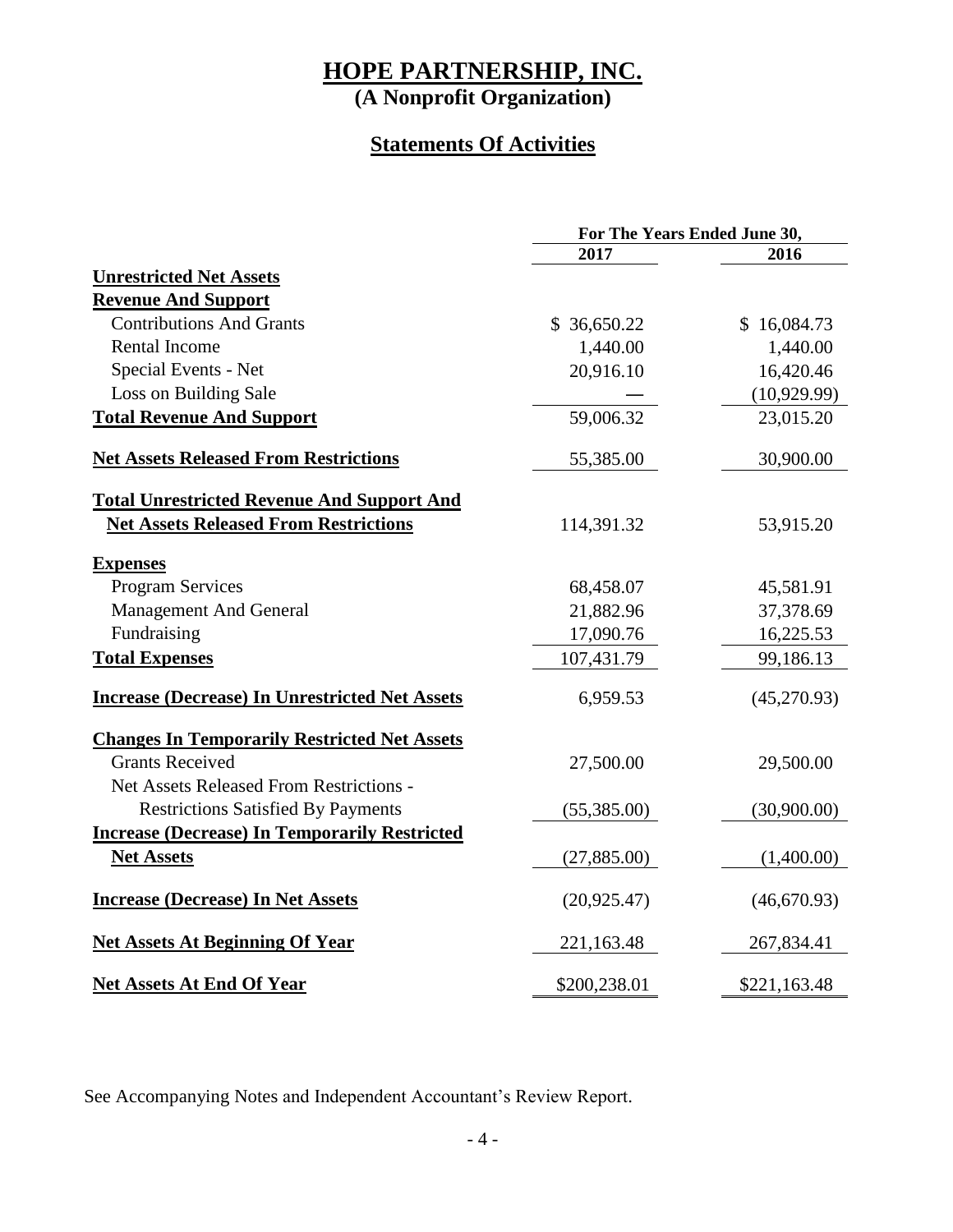**(A Nonprofit Organization)**

#### **Statement Of Functional Expenses**

#### **For The Year Ended June 30, 2017**

| <b>Management</b>          |             |             |                    |              |
|----------------------------|-------------|-------------|--------------------|--------------|
|                            | Program     | & General   | <b>Fundraising</b> | <b>Total</b> |
| Salaries & Wages           | \$40,562.87 | \$9,360.66  | \$12,480.88        | \$62,404.41  |
| <b>Payroll Taxes</b>       | 3,910.16    | 902.35      | 1,203.13           | 6,015.64     |
| Consultants                | 11,864.50   |             |                    | 11,864.50    |
| <b>Professional Fees</b>   |             | 7,000.00    |                    | 7,000.00     |
| Office Supplies & Expenses | 791.44      | 518.18      | 243.52             | 1,553.14     |
| Office Rent                | 4,560.07    | 1,052.33    | 1,403.10           | 7,015.50     |
| <b>Utilities</b>           | 512.85      | 118.35      | 157.80             | 789.00       |
| Telephone                  | 976.08      | 225.25      | 300.33             | 1,501.66     |
| Travel & Meetings          | 540.83      | 687.21      |                    | 1,228.04     |
| Insurance                  | 2,203.24    | 508.44      | 677.92             | 3,389.60     |
| Dues & Subscriptions       |             | 691.59      |                    | 691.59       |
| Website                    | 443.67      | 102.38      | 136.51             | 682.56       |
| Advertising                |             | 180.00      |                    | 180.00       |
| Miscellaneous Expenses     | 1,014.56    | 234.13      | 312.17             | 1,560.86     |
| Depreciation               | 570.05      | 131.55      | 175.40             | 877.00       |
| Program Expenses           | 507.75      |             |                    | 507.75       |
| Payroll Fees               |             | 170.54      |                    | 170.54       |
| <b>Total</b>               | \$68,458.07 | \$21,882.96 | \$17,090.76        | \$107,431.79 |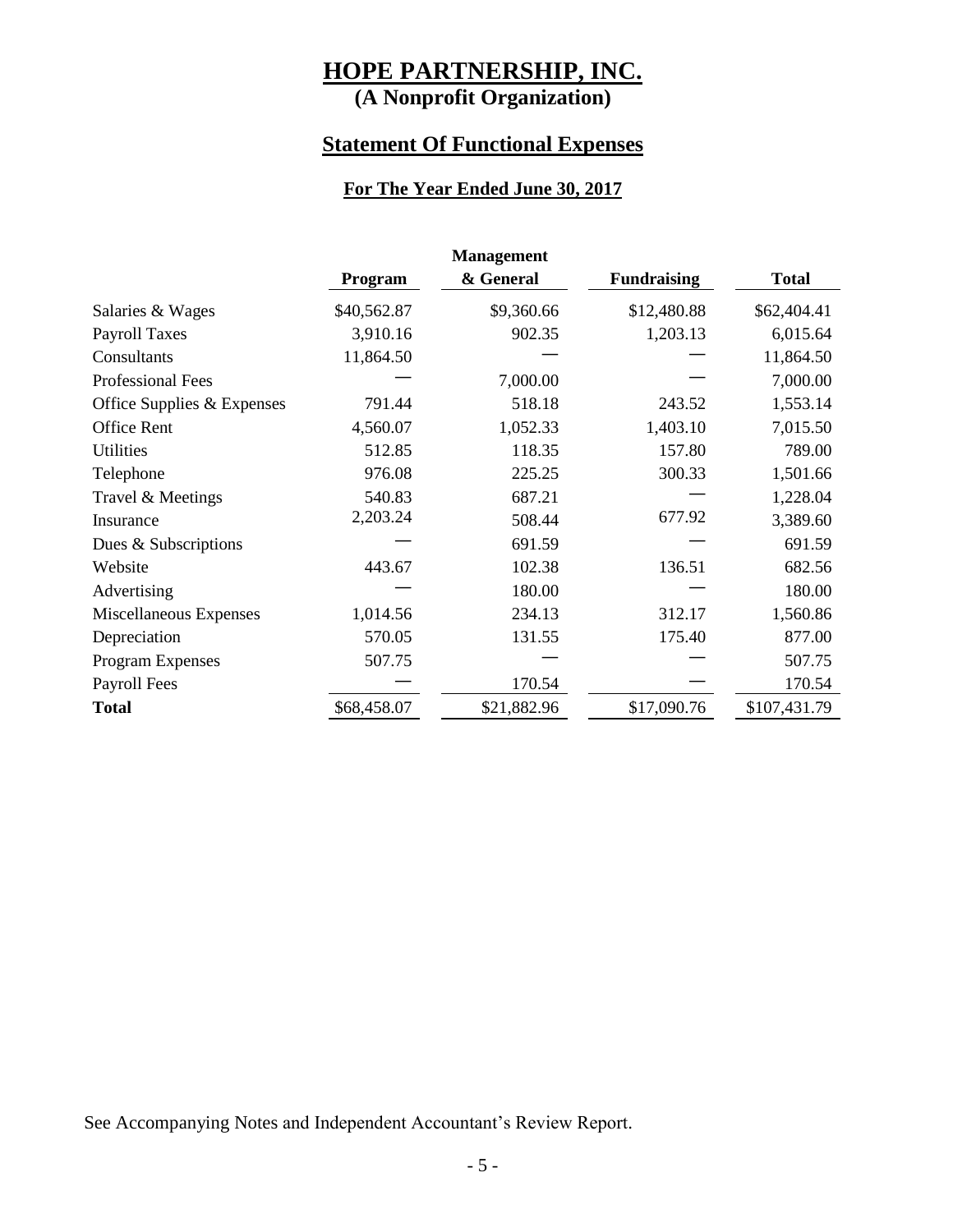**(A Nonprofit Organization)**

#### **Statement Of Functional Expenses**

#### **For The Year Ended June 30, 2016**

| <b>Management</b>            |             |             |                    |              |
|------------------------------|-------------|-------------|--------------------|--------------|
|                              | Program     | & General   | <b>Fundraising</b> | <b>Total</b> |
| Salaries & Wages             | \$26,293.28 | \$12,641.00 | \$11,629.72        | \$50,564.00  |
| <b>Payroll Taxes</b>         | 2,276.30    | 1,094.37    | 1,006.82           | 4,377.49     |
| Consultants                  | 8,500.00    |             |                    | 8,500.00     |
| <b>Professional Fees</b>     |             | 8,500.00    |                    | 8,500.00     |
| Office Supplies & Expenses   | 1,741.59    | 837.30      | 770.32             | 3,349.21     |
| <b>Office Rent</b>           | 3,463.20    | 1,665.00    | 1,531.80           | 6,660.00     |
| <b>Utilities</b>             | 410.28      | 197.25      | 181.47             | 789.00       |
| Telephone                    | 687.54      | 330.55      | 304.10             | 1,322.19     |
| Travel & Meetings            | 279.97      | 279.96      |                    | 559.93       |
| <b>Interest Expense</b>      |             | 2,639.46    |                    | 2,639.46     |
| Insurance                    |             | 3,041.60    |                    | 3,041.60     |
| Dues & Subscriptions         |             | 639.22      |                    | 639.22       |
| Website                      | 844.70      | 406.10      | 373.61             | 1,624.41     |
| <b>Shoreline Basic Needs</b> | 118.09      |             |                    | 118.09       |
| Miscellaneous Expenses       | 180.72      | 86.88       | 79.93              | 347.53       |
| Depreciation                 | 786.24      | 378.00      | 347.76             | 1,512.00     |
| Write-off Of Loan            |             |             |                    |              |
| <b>Origination Fees</b>      |             | 4,642.00    |                    | 4,642.00     |
| <b>Total</b>                 | \$45,581.91 | \$37,378.69 | \$16,225.53        | \$99,186.13  |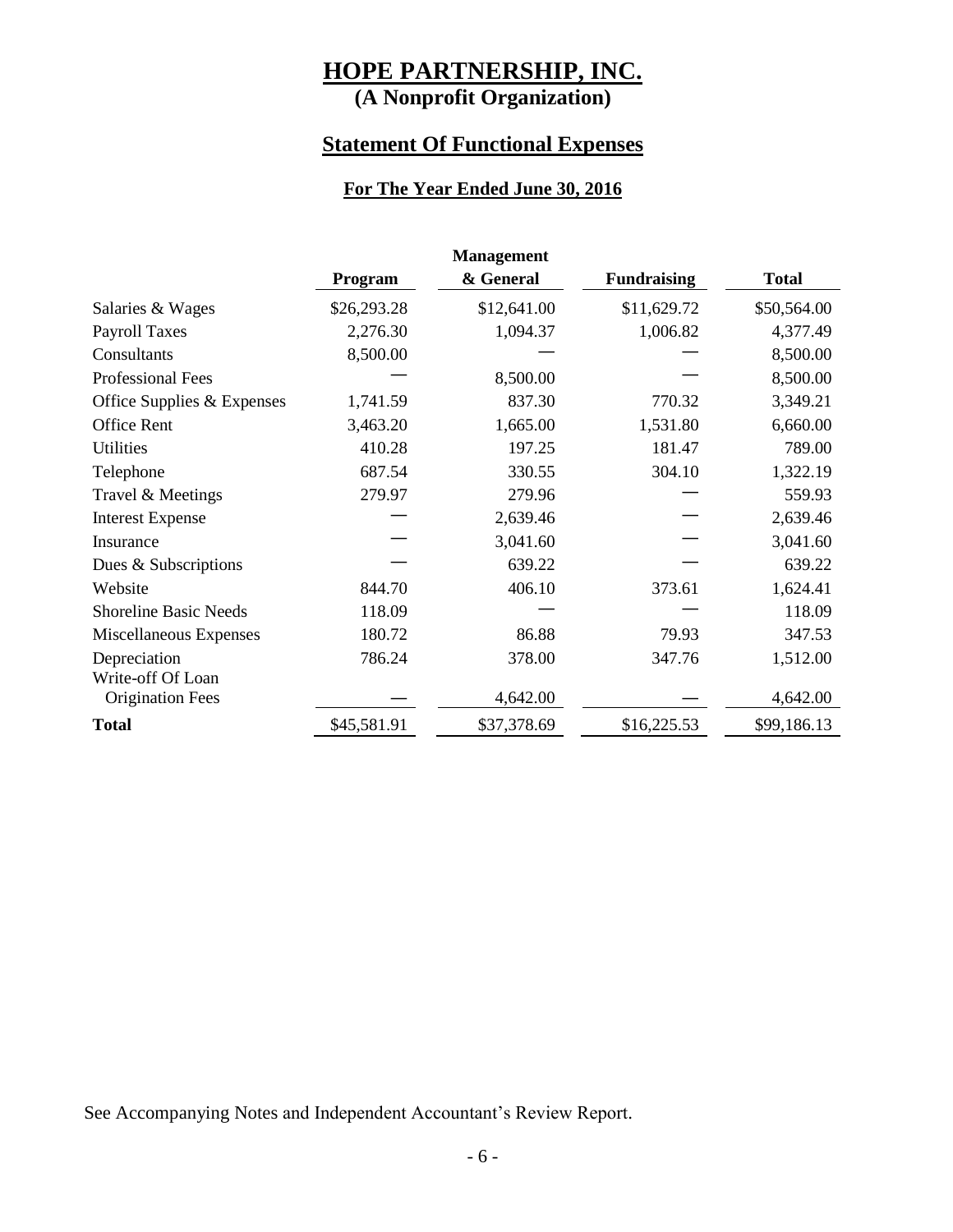**(A Nonprofit Organization)**

### **Statement Of Cash Flows**

|                                                         | For The Years Ended June 30, |               |  |
|---------------------------------------------------------|------------------------------|---------------|--|
|                                                         | 2017                         | 2016          |  |
| <b>Cash Flows From Operating Activities:</b>            |                              |               |  |
| <b>Increase (Decrease) In Net Assets</b>                | $(\$20,925.47)$              | (\$46,670.93) |  |
| <b>Adjustments To Reconcile To Net Cash Provided By</b> |                              |               |  |
| <b>Operating Activities:</b>                            |                              |               |  |
| Depreciation                                            | 877.00                       | 1,512.00      |  |
| Write-off Of Loan Origination Fees                      |                              | 4,642.00      |  |
| Loss On Building Sale                                   |                              | 10,929.99     |  |
| Change In Assets And Liabilities:                       |                              |               |  |
| Pledges Receivable                                      | 2,350.00                     | (6,325.00)    |  |
| <b>Accounts Payable</b>                                 | (1,327.01)                   | 1,327.01      |  |
| <b>Accrued Expenses</b>                                 | 812.18                       | 1,515.47      |  |
| <b>Security Deposits</b>                                | (500.00)                     | (1,600.00)    |  |
| <b>Total Adjustments</b>                                | 2,212.17                     | 12,001.47     |  |
| <b>Net Cash Provided (Used) By Operating Activities</b> | (18, 713.30)                 | (34, 669.46)  |  |
|                                                         |                              |               |  |
| <b>Cash Flows From Investing Activities:</b>            |                              |               |  |
| Gross Proceeds From Building Sale                       |                              | 179,098.64    |  |
| <b>Payment Of Pre-Development Costs</b>                 | (31, 631.00)                 |               |  |
| <b>Purchase Of Furnishings And Equipment</b>            | (659.98)                     |               |  |
| <b>Net Cash Provided (Used) In Investing Activities</b> | (32, 290.98)                 | 179,098.64    |  |
|                                                         |                              |               |  |
| <b>Cash Flows From Financing Activities</b>             |                              |               |  |
| Payoff Of Building Mortgage                             |                              | (178,000.00)  |  |
| Payment Of Expenses Related To Building                 |                              | (12,028.02)   |  |
| <b>Net Cash Provided (Used) In Financing Activities</b> |                              | (190, 028.02) |  |
|                                                         |                              |               |  |
| <b>Net Change In Cash And Cash Equivalents</b>          | (51,004.28)                  | (45,598.84)   |  |
|                                                         |                              |               |  |
| <b>Cash And Cash Equivalents:</b>                       |                              |               |  |
| <b>Beginning Of Year</b>                                | 125,462.46                   | 171,061.30    |  |
|                                                         |                              |               |  |
| <b>End Of Year</b>                                      | \$74,458.18                  | \$125,462.46  |  |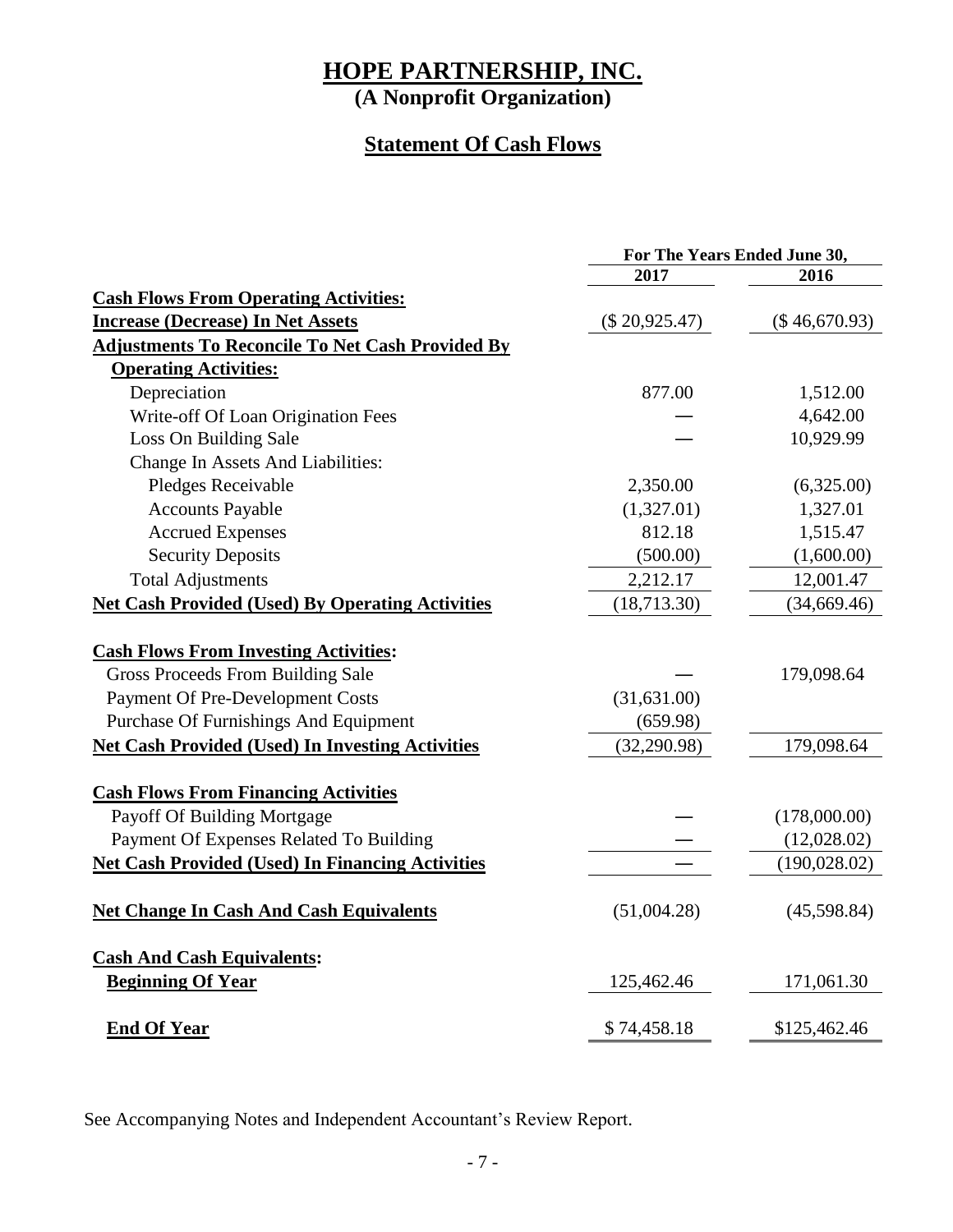**(A Nonprofit Organization)**

#### **Notes To The Financial Statements**

#### **For The Years Ended June 30, 2017 And 2016**

#### **1) Summary Of Significant Accounting Policies**

**Nature Of Operations** – **HOPE PARTNERSHIP, INC.** (HOPE) was organized in 2003 as a non-stock corporation under the laws of the State of Connecticut and is dedicated to developing affordable housing options on the Connecticut shoreline and lower Middlesex County.

**Basis Of Presentation** – Financial statement presentation is in accordance with accounting principles generally accepted in the United States of America (U.S. GAAP). Under U.S. GAAP, management of HOPE is required to report information regarding its financial position and activities according to three classes of net assets: unrestricted net assets, temporarily restricted net assets, and permanently restricted net assets.

*Unrestricted Net Assets* – Net assets that are not subject to donor-imposed stipulations.

*Temporarily Restricted Net Assets* – Net assets subject to donor-imposed stipulations that may or will be met, either by actions of the organization and/or the passage of time. When a restriction expires, temporarily restricted net assets are reclassified to unrestricted net assets and reported in the statement of activities as net assets released from restrictions.

*Permanently Restricted Net Assets* – Net assets subject to donor-imposed stipulations that they be maintained permanently by the organization. Generally, the donors would permit the organization to use all or part of the income earned on any related investments for general or specific purposes. HOPE has not received any contributions with donor-imposed restrictions that would result in permanently restricted net assets.

**Revenue Recognition** – Contributions are recognized when the donor makes a promise to HOPE that is, in substance, unconditional. Contributions, which have donor restrictions expiring in the current year, are reported as increases in unrestricted net assets. All other donor-restricted contributions are reported as increases in temporarily or permanently restricted net assets depending on the nature of the restrictions. When the restriction expires, temporarily restricted net assets are reclassified to unrestricted net assets.

**Unconditional Promises To Give** – Unconditional promises to give (pledges receivable) that are expected to be collected within one year are recorded at net realizable value. Unconditional promises to give that are expected to be collected in future years are recorded at the present value of their estimated future cash flows. Management periodically evaluates the collectability of HOPE's receivables and creates an allowance for any receivable deemed uncollectible. As of June 30, 2017, no allowance for doubtful accounts has been created.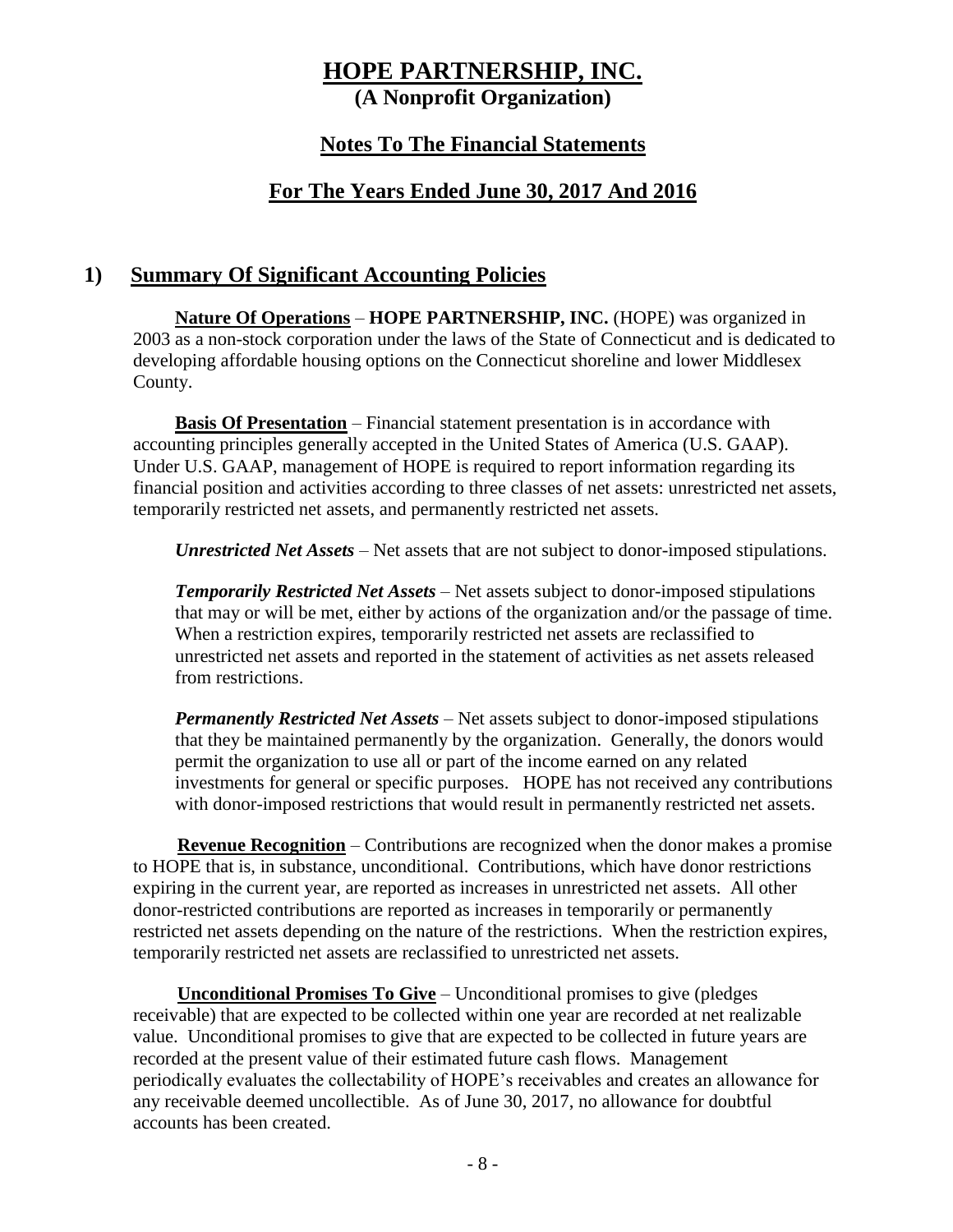#### **Notes To The Financial Statements**

#### **For The Years Ended June 30, 2017 And 2016**

#### **1) Summary Of Significant Accounting Policies** (Continued)

**Income Taxes** – The Internal Revenue Service has determined that Hope Partnership, Inc. is exempt from Federal income tax on its exempt function income under Section  $501(c)(3)$  of the Internal Revenue Code and is a charitable organization that is not a private foundation as described in Section 509(a) of the code.

The standards on accounting for uncertainty in income taxes address the determination of whether tax benefits claimed or expected to be claimed on a tax return should be recorded in the financial statements. Under that guidance, HOPE may recognize the tax benefit from an uncertain tax position only if it is more likely than not that the tax position will be sustained on examination by taxing authorities based on the technical merits of the position. Examples of tax positions include the tax-exempt status of HOPE and various positions related to the potential sources of unrelated business taxable income (UBTI). The tax benefits recognized in the financial statements from a tax position are measured based on the largest benefit that has a greater than 50% likelihood of being realized upon ultimate settlement. There were no unrecognized tax benefits identified or recorded as liabilities for fiscal year 2017.

HOPE's Forms 990, *Return of Organization Exempt from Income Tax,* are generally subject to examination by the IRS for 3 years after the date that they were filed.

**Donated Services** – Many individuals, including present and past board members, have contributed significant amounts of time to the activities of HOPE without compensation. The financial statements do not reflect the value of those contributed services because, although clearly substantial, they do not meet the recognition criteria under generally accepted accounting principles since the services provided do not require specialized skills nor do they create or enhance a non-financial asset.

**Restricted And Unrestricted Revenue And Support** – Support that is restricted by the donor is reported as an increase in unrestricted net assets if the restriction expires in the reporting period in which the support is recognized. All other donor-restricted support is reported as an increase in temporarily or permanently restricted net assets, depending on the nature of the restriction. When a restriction expires (that is, when a stipulated time restriction ends or purpose restriction is accomplished), temporarily restricted net assets are reclassified to unrestricted net assets and reported in the statement of activities as net assets released from restrictions.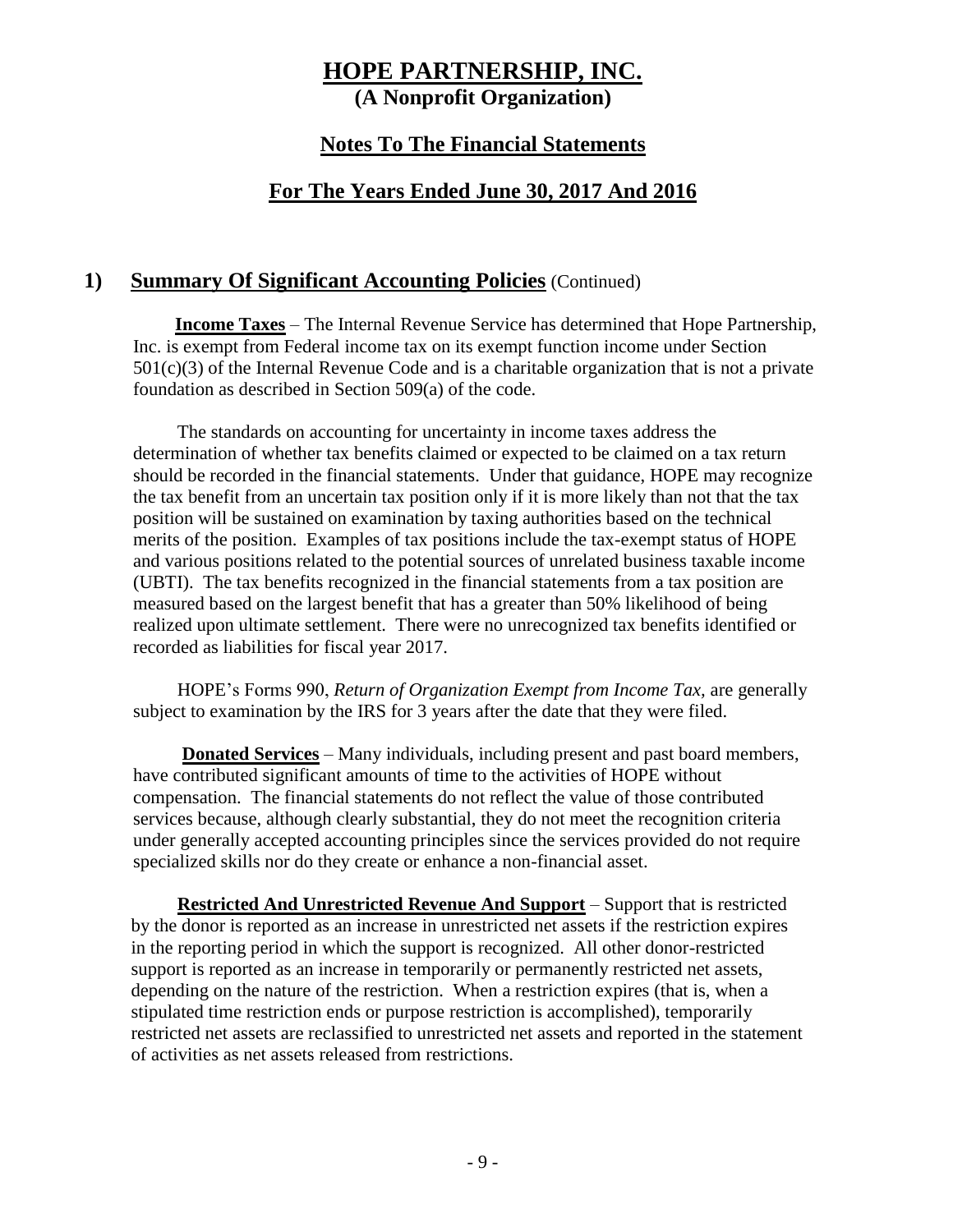#### **Notes To The Financial Statements**

#### **For The Years Ended June 30, 2017 And 2016**

#### **1) Summary Of Significant Accounting Policies** (Continued)

**Cash Flows** – For purposes of the statement of cash flows, HOPE considers all highly liquid debt instruments purchased with a maturity date of three months or less to be cash equivalents.

**Use Of Estimates** – The preparation of financial statements in conformity with generally accepted accounting principles requires management to make estimates and assumptions that affect the reported amounts of assets and liabilities and disclosure of contingent assets and liabilities at the date of the financial statements and revenues and expenses during the reporting period. Actual results could differ from those estimates.

**Expense Allocation** – The costs of providing various programs and other activities have been summarized on a functional basis in the statement of activities and in the statement of functional expenses. Accordingly, certain costs have been allocated among the programs and supporting services benefited. Certain expenses not identifiable with a particular functional area have been allocated based upon the estimated utilization of the particular program.

**Furnishings And Equipment** – Assets acquired that are deemed to be of a permanent and lasting nature are capitalized. Maintenance, repairs and minor additions are expensed as incurred. The cost of capitalized assets that have been retired or otherwise disposed of are removed from the capital account.

**Depreciation** – Depreciation is calculated on the straight-line basis over 5 years, which is the estimated useful life of the respective assets.

#### **2) Investment In Ferry Crossing, LLC**

HOPE holds a program investment of a 49% interest in Ferry Crossing, LLC, which is an affordable housing complex located in Old Saybrook, Connecticut. No dollar value is recorded in HOPE's financial statements because its loss interest exceeds its equity interest and HOPE does not intend or expect to recover any part of its investment in the project. Under the terms of the LLC's operating agreement, HOPE is not required to contribute any additional capital to the partnership.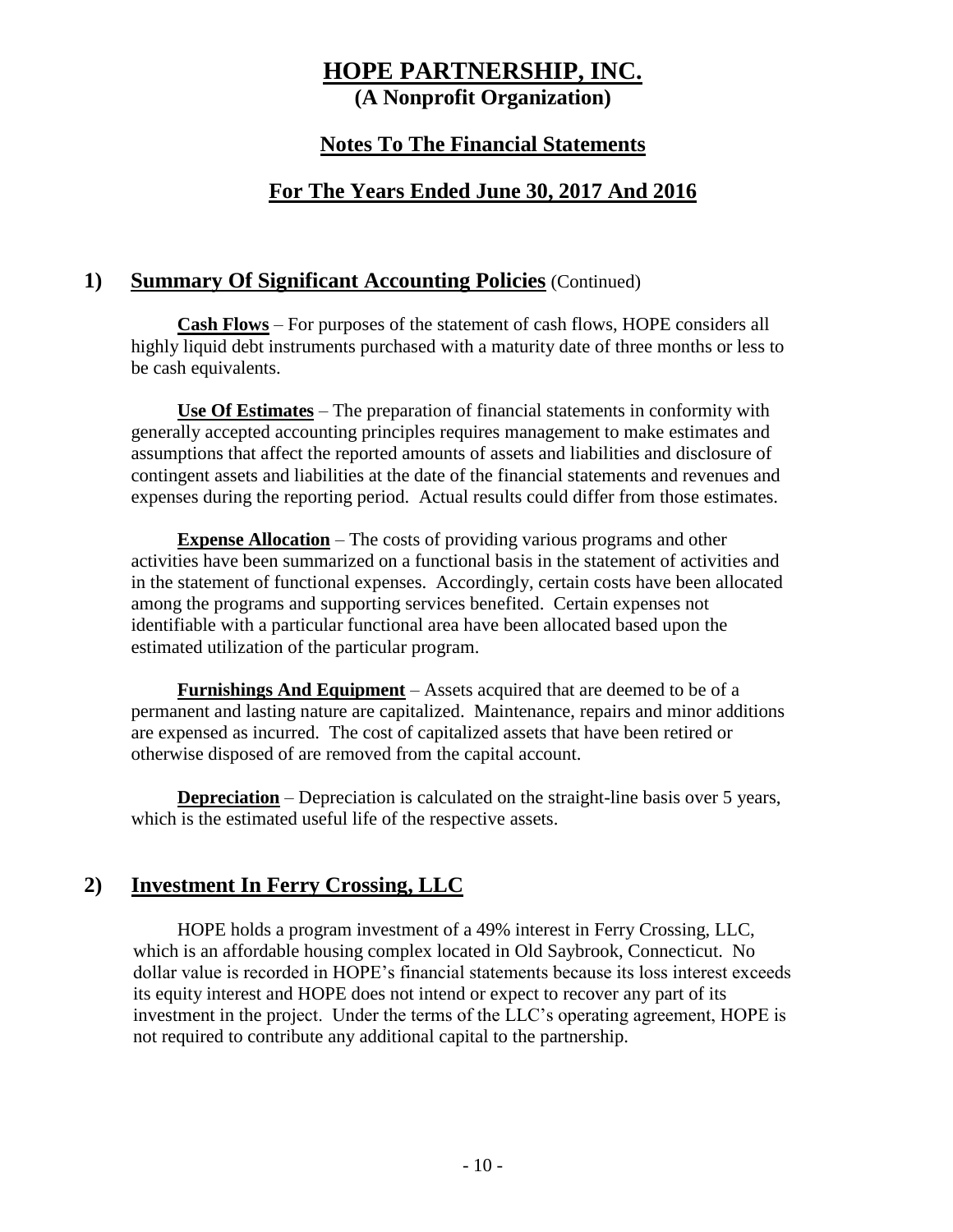#### **Notes To The Financial Statements**

#### **For The Years Ended June 30, 2017 And 2016**

#### **3) Land**

HOPE acquired three parcels of land as part of its merger with Old Lyme Affordable Housing, Inc. in 2014. These parcels are being leased to low or moderate income parties under ground lease agreements for a period of 99 years. Each lessee pays a monthly land use fee of \$25.00 plus a \$15.00 administration fee. The total annual fee for the three parcels is \$1,440.00. The monthly amount may be adjusted at the lessor's discretion to an amount not to exceed 15% each year. Upon the expiration of the lease term, or sooner if terminated in accordance with the lease, the improvements to the property shall revert to HOPE subject to existing mortgages. The lease agreements contain other provisions, such as restrictions on transfer and requirements to maintain the property. The lessee's have the option to extend the principal term of the lease for an additional period of 99 years.

This land is carried at its original cost of \$60,000.00. The leasing arrangement is part of HOPE's stated mission of providing affordable housing.

#### **4) Leases**

HOPE leases office space from an unrelated party. Monthly rent is \$680.00, plus utilities, and runs through December 31, 2016. Rent expense for the years ended June 30, 2017 and 2016 was \$7,015.50 and \$6,660.00, respectively. Minimum future rent payments under this contract are \$12,240.00.

#### **5) Temporarily Restricted Net Assets**

In consideration of merging with Old Lyme Affordable Housing, HOPE agreed to restrict \$50,000.00 for non-operational pre-development costs such a feasibility studies, option payments, engineering, architectural, outreach and advocacy activities related to a specific housing project, or other like expenditures to advance the mission of HOPE. These funds have been deposited into an account named the "HOPE Chest" where funds designated by the Board of Directors for the same purpose have also been deposited. During the year, \$25,885.00 was used to further the mission, leaving a balance of \$24,115.00.

Also, included in temporarily restricted net assets is grant income of \$27,500.00 that the donor has restricted for use during the fiscal year ending June 30, 2018 and \$5,000.00 restricted for use in the town of Westbrook.